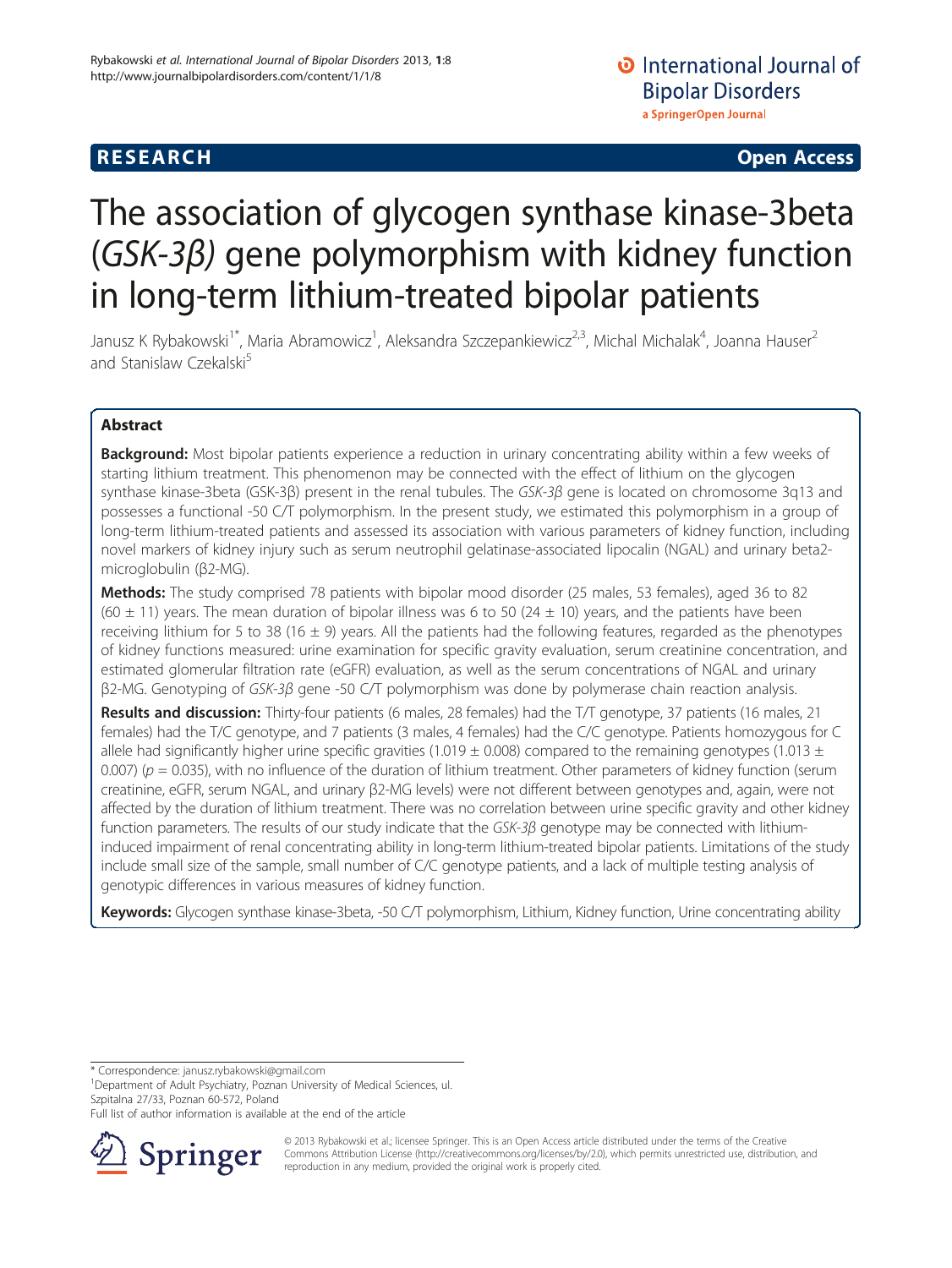# Background

Lithium is the most effective therapeutic modality for the prevention of manic and depressive recurrences in bipolar disorder (Rybakowski [2011](#page-4-0)). Since its introduction for this purpose (Hartigan [1963](#page-4-0)), considerable concerns have been aroused about a possible negative effect of lithium on kidney function. Evidence of this effect has accumulated from patients receiving lithium for 10 years or more.

The most frequent renal lithium effect is a decrease in urinary concentrating ability, which clinically manifests itself by polyuria and polydipsia of various intensities. It may affect 30% to 80% of patients on long-term lithium therapy and may occur as early as after several weeks of lithium administration (Schou and Vestergaard [1988](#page-4-0)). In some patients receiving lithium for 10 to 20 years, chronic interstitial nephropathy may develop, which results in increased serum creatinine and a reduction in the glomerular filtration rate (GFR). The duration of lithium treatment is the main predisposing factor for nephropathy which, in a small proportion of patients, can result in end-stage renal disease (Presne et al. [2003](#page-4-0)). In recent years, some novel markers of kidney injury have been identified. Among these, the serum level of the neutrophil gelatinase-associated lipocalin (NGAL) may be a biomarker for glomerular filtration and correlates with the severity of the damage in patients with chronic kidney disease. Another marker is beta2 microglobulin (β2-MG), the concentration of which in the urine may be correlated with the degree of tubular reabsorption impairment (Lisowska-Myjak [2010](#page-4-0); Adiyanti and Loho [2012\)](#page-4-0).

Glycogen synthase kinase-3beta (GSK-3β) is a pluripotent kinase involved in a number of cell functions. The inhibition of GSK-3β by lithium has been discovered nearly two decades ago (Stambolic et al. [1996\)](#page-4-0). From a bipolar disorder perspective, the most important function of GSK-3β may be its role in synaptic plasticity, apoptosis, and the circadian cycle (Bradley et al. [2012](#page-4-0); Iitaka et al. [2005\)](#page-4-0). Therefore, the effect on GSK-3β could be responsible for lithium's therapeutic action in bipolar illness, including neuroprotection and circadian regulation (Gould and Manji [2005](#page-4-0)). In the renal tubules, GSK-3β controls water transport via aquaporin 2 (AQ2) and sodium transport via the epithelial sodium channel. Lithium, unlike sodium, is not transported out of the cells of collecting ducts by the Na+, K+, ATPase and may accumulate intracellularly, reaching a concentration capable of substantially inhibiting GSK-3β. It has been hypothesized that such a mechanism may underlie the lithium-induced impairment of urinary concentrating ability (Grünfeld and Rossier [2009](#page-4-0)).

The GSK-3β gene is located on chromosome 3q13 and possesses a functional -50 C/T promoter polymorphism

(rs334558), where a wild T allele has significantly higher transcriptional activity than its mutant C allele (Kwok et al. [2005\)](#page-4-0). In most studies on the association of this polymorphism with the effect of lithium treatment, a better effect has been demonstrated for carriers of C allele of this polymorphism. Such a connection was found in two studies on lithium prophylactic efficacy (Benedetti et al. [2005](#page-4-0); Lin et al. [2013\)](#page-4-0). However, in our paper (Szczepankiewicz et al. [2006\)](#page-4-0), we were not able to confirm this. Adli et al. ([2007](#page-4-0)) reported that carriers of the C allele showed a significantly better response to lithium augmentation of antidepressants compared to patients with the T/T genotype. Recently, Italian investigators have showed an association of the C allele of this polymorphism with a lithium-induced increase of white matter in bipolar patients (Benedetti et al. [2013](#page-4-0)).

We hypothesized that this functional polymorphism of the GSK-3β gene could also be associated with the degree of lithium effect on kidney function, including urinary concentrating ability and also, perhaps, other effects. Therefore, in this present study, several parameters of kidney function in a group of long-term lithium-treated patients were assessed in relation to their GSK-3β genotype.

# **Methods**

# Patients

The study comprised 78 patients with bipolar mood disorder (25 males, 53 females), aged 36 to 82 (60  $\pm$  11) years. The mean duration of bipolar illness was 6 to 50  $(24 \pm 10)$  years. Consensus diagnosis by at least two psychiatrists was made for each patient, according to DSM-IV criteria (SCID) (First et al. [1996\)](#page-4-0). These patients have been receiving lithium for 5 to 38 (16  $\pm$  9) years. The study was approved by the Bioethics Committee, Poznan University of Medical Sciences, and all the patients gave their informed consent, after the nature of the procedures had been fully explained to them.

## Measurements of kidney function

The following investigations, regarded for the use of this study as the phenotypes of kidney function were carried out: urine examination with specific gravity evaluation performed in a sample collected after overnight hydropenia, serum creatinine concentration, and estimated GFR (eGFR) evaluation, as well as two markers of kidney injury: the serum concentration of NGAL and the urinary concentration of β2-MG.

The serum concentration of creatinine was measured by the enzymatic method with creatininase. The eGFR was calculated according to the MDRD formula (Kokot et al. [2011\)](#page-4-0). The NGAL in serum was measured by the enzyme-linked immunosorbent assay method, and the β2-MG in urine was assessed by the enzymatic immunoassay method.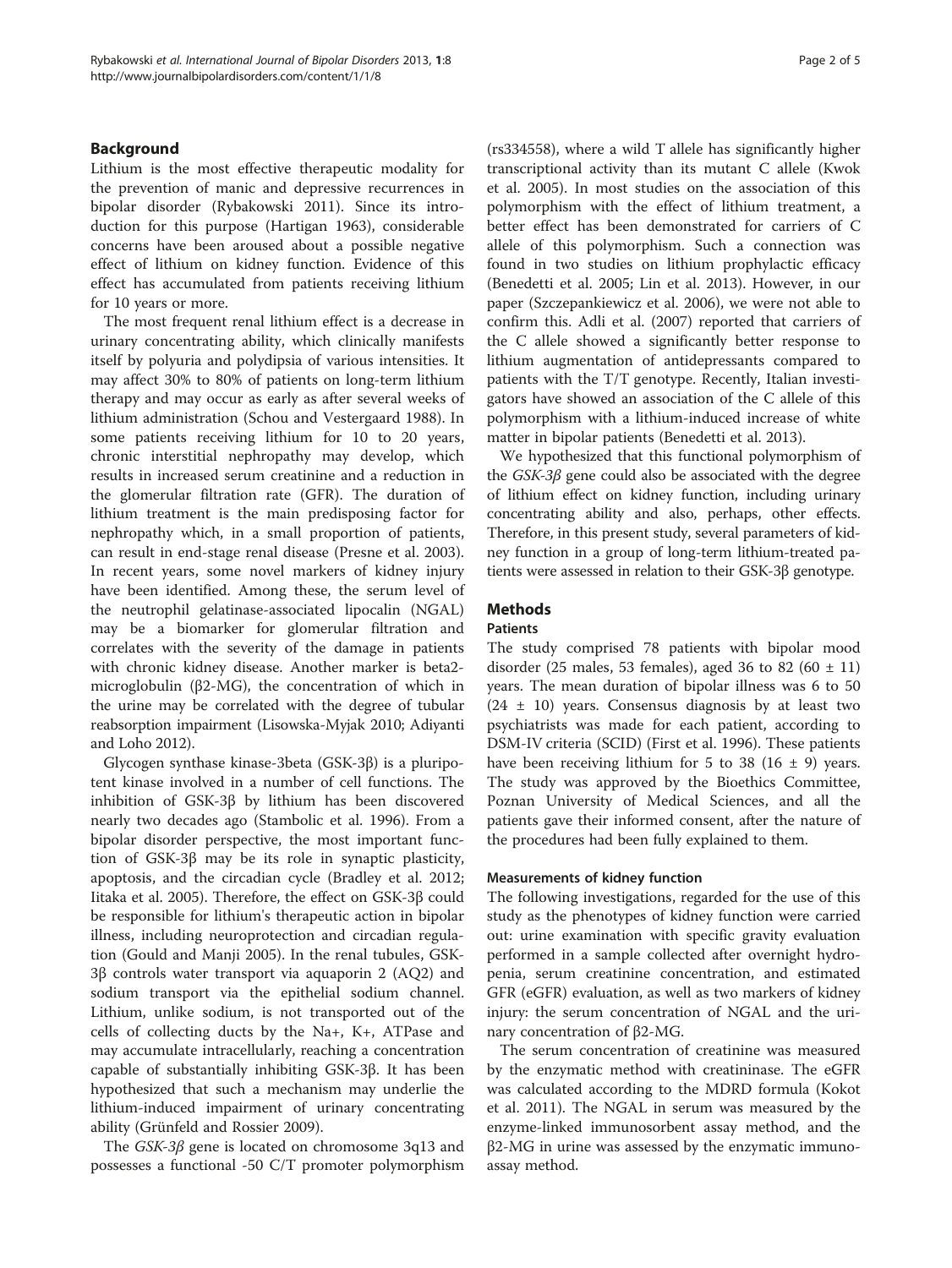# Genotyping

The DNA was extracted from 10 ml of EDTAanticoagulated whole blood, using the salting out method (Miller [1988](#page-4-0)). A 344-bp fragment of the  $GSK-3\beta$  gene was amplified by polymerase chain reaction (PCR) reaction, with the set of primers described by Russ [\(2001\)](#page-4-0), using a PTC-200 (MJ Research, St. Bruno, Canada) thermal cycler. The PCR product (4.0 ml) was then digested with AluI restriction endonuclease (MBI Fermentas, Burlington, Canada). The uncut PCR product size was 344 bp. After RFLP analysis, the following alleles were observed: uncut C allele (127 bp), and for the T allele, the bands of 220 and 124 bp. To confirm the results, the restriction analysis for the uncut C allele was repeated.

## **Statistics**

The results are presented as the means ± SD for the whole group of patients and for the two subgroups of patients: men and women. Comparisons of the subgroups were performed by the one-way analysis of variance (ANOVA) test and by the unpaired  $t$  test for the two groups. The distribution of genotypes according to the Hardy-Weinberg equilibrium was determined for the whole group and, additionally, for each gender. The chisquare test was used for calculating differences in genotypic distribution. Any possible association of genotypes of the GSK-3β gene with parameters of kidney function was analyzed, also taking into account the duration of lithium treatment, as a covariant (analysis of covariance). For correlations, Pearson's linear correlation coefficient was used. The significance of the correlation coefficient was checked by Student's  $t$  test. All the calculations were made using the Statistica (StatSoft, Polska) version 10 statistical package. The level of statistical significance was determined at  $p < 0.05$ .

## Results

The measurements of kidney function in the whole group of patients studied, as well as in the male and female subgroups, are shown in Table 1.

A significantly higher serum creatinine concentration was found in the male patients than in females ( $p < 0.001$ ). This was reflected in a lower eGFR in the male patients, at the level of statistical trend ( $p = 0.085$ ). Correlation with the duration of lithium therapy was obtained only in the group of male patients: a positive correlation with beta2 microglobulin ( $p = 0.005$ ) and creatinine concentration  $(p = 0.048)$  and a negative correlation with urinary specific gravity ( $p = 0.030$ ).

The genotypic distributions of -50 C/T polymorphism of the GSK-3β gene in the patients studied, with their Hardy-Weinberg equilibrium values, are shown in Table [2](#page-3-0).

Thirty-four patients (6 males, 28 females) had the T/T genotype, 37 patients (16 males, 21 females) the  $T/C$ genotype, and 7 patients (3 males, 4 females) the C/C genotype. The genotypes were in Hardy-Weinberg equilibrium, both for the whole group as well as for the male and female subgroups. The T/T genotype was significantly less frequent in males, while the T/C genotype was significantly less frequent in the females ( $\chi^2$  = 5.05,  $p = 0.025$ .

The analysis of the genotypic differences, in relation to kidney function, is shown in Table [3](#page-3-0). Due to significant differences in serum creatinine concentration, the analysis of this parameter was additionally performed separately for the male and female subjects.

Patients homozygous for the C allele had significantly higher urine specific gravity  $(1.019 \pm 0.008)$  compared to the remaining genotypes  $(1.013 \pm 0.007)$  ( $p = 0.035$ ), with no influence of the duration of lithium treatment. Other parameters of kidney function (serum creatinine, eGFR, NGAL, and urinary β2-MG levels) were not different between genotypes, irrespective of the duration of lithium treatment. CC homozygotes had numerically lower values of serum NGAL and urine β2-MG compared to other genotypes. However, this difference was not statistically significant.

In this group of patients, there was no correlation between urine specific gravity and other parameters of kidney function.

# **Discussion**

The main finding of this study is that lithium-treated patients homozygous for the C allele have better preserved function of renal concentrating ability, compared to the remaining genotypes of this polymorphism, as reflected in

|                                                                    | <b>Total</b>      | Men               | Women             |
|--------------------------------------------------------------------|-------------------|-------------------|-------------------|
|                                                                    | $N = 78$          | $N = 25$          | $N = 53$          |
| Urine specific gravity                                             | $1,013 \pm 0.007$ | $1,013 \pm 0.008$ | $1,013 \pm 0.008$ |
| Serum creatinine (mg/dl)                                           | $0.95 \pm 0.25$   | $1.18 \pm 0.28$   | $0.83*$ ± 0.17    |
| Estimated glomerular filtration rate (ml/min/1.73 m <sup>2</sup> ) | $71 + 14$         | $67 \pm 18$       | $73 \pm 12$       |
| Serum neutrophil gelatinase-associated lipocalin (ng/ml)           | $300 \pm 118$     | $326 \pm 112$     | $287 \pm 119$     |
| Urine beta2-microglobulin (µg/ml)                                  | $0.18 \pm 0.19$   | $0.20 \pm 0.20$   | $0.17 \pm 0.18$   |

Values are expressed as means  $\pm$  SD. \*p < 0.001, significant difference between male and female patients (t test).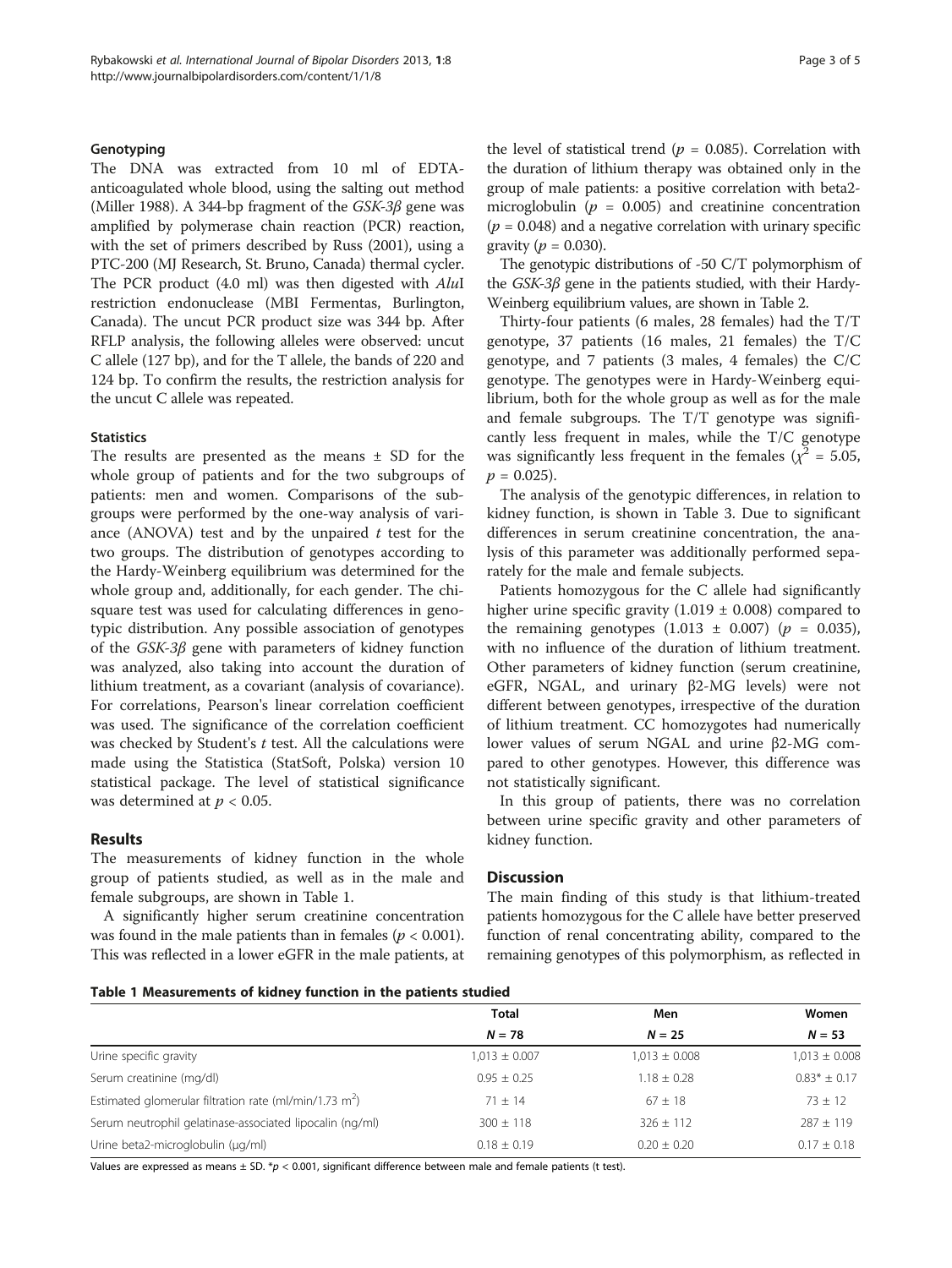<span id="page-3-0"></span>Table 2 Genotype distribution in the group of patients studied with HWE - frequencies and  $p$  values

|                   | т/т      | T/C         | C/C      | <b>HWE</b> |
|-------------------|----------|-------------|----------|------------|
| Total $(N = 78)$  | 34 (44%) | 37 (47%)    | 7(9%)    | 0.491      |
| Male $(N = 25)$   | 6(24%)   | 16 (64%)    | 3(12%)   | 0.135      |
| Female $(N = 53)$ | 28 (53%) | 21* (39.5%) | 4 (7.5%) | 0.981      |

 $*p = 0.025$ , significant difference between male and female patients as to T/T vs. T/C distribution (chi-square test). HWE, Hardy-Weinberg equilibrium.

higher urinary specific gravity in such patients. This may mean that C allele-bearing patients may be more resilient to the lithium inhibitory effect on GSK-3β activity in kidneys.

GSK-3β is an enzyme which has recently gained increasing attention as a signaling molecule in the epithelial cells of renal tubules as its inhibition may have various consequences. On the one hand, it has been shown that the inhibition of such a proapoptotic and antiproliferative signaling factor as GSK-3β could be protective in acute kidney injury (Dugo et al. [2005](#page-4-0)). On the other hand, the inhibition of this enzyme could lead to a disturbance of water homeostasis in the kidneys, mainly by disturbed AQ2 regulation of water channels via adenylate cyclase or the prostaglandin E2 pathway. In the short term, GSK-3β could disrupt vasopressin signaling in the collecting duct cells and, in the long term, make the collecting duct less responsive to the hydro-osmotic effect of vasopressin (Rao [2012](#page-4-0)).

As mentioned earlier, other clinical studies in which this GSK-3β gene polymorphism was estimated have shown a positive association between possessing the C allele and lithium therapeutic effects such as the quality of longterm prophylaxis of bipolar mood disorder (Benedetti et al. [2005;](#page-4-0) Lin et al. [2013\)](#page-4-0), augmentation of antidepressants in treatment-resistant depression (Adli et al. [2007](#page-4-0)), or lithium-induced increase of white matter in bipolar patients (Benedetti et al. [2013\)](#page-4-0). The better effect of lithium in patients with the C allele could be explained by a detrimental effect of GSK-3β on brain function and a greater inhibitory effect of lithium in patients with lower activity of the enzyme. As to kidney function, an effect of the C allele on lithium-induced GSK-3β inhibition is more diffi-

cult to explain. In view of the dual effects of GSK-3β inhibition on kidney cells, it may be hypothesized that, in C allele homozygotes, a protective effect of this inhibition prevails, while in other genotypes, such an effect leads mostly to an impairment of the urinary concentrating ability. It seems therefore that the mutant C allele of GSK-3β gene polymorphism may not only be connected with a better clinical lithium response due to the brain effect of this drug, but that also it is protective against the lithium effect on some aspect of kidney function.

In this group of patients, we demonstrated a significant relationship of the GSK-3β genotype only with one aspect of kidney function, the urinary concentrating ability. We did not find any significant association in the remaining parameters measured. However, some hint could come from the numerically lower values of serum NGAL and urinary β2-MG in the CC homozygotes compared to other genotypes. These values could achieve statistical significance with a higher number of patients possessing the C/C genotype.

The main limitation of our study is the small size of the sample and especially the small number of C/C genotype patients (9%). Furthermore, a multiple testing analysis was not applied to genotypic differences in relation to various measures of kidney function. In such case, after Bonferroni correction, the main result connected with urine specific gravity would be insignificant. However, if treating urine specific gravity as a separate parameter, we believe that the difference between C/C and other phenotypes combined  $(1.019 \pm 0.008 \text{ vs. } 1.013 \pm 0.007, \text{ respectively})$  is a

| Table 3 Analysis of genotype differences in relation to kidney function |  |  |  |  |  |  |  |  |
|-------------------------------------------------------------------------|--|--|--|--|--|--|--|--|
|-------------------------------------------------------------------------|--|--|--|--|--|--|--|--|

|                                                                       | T/T               | T/C               | C/C               | T/T vs. T/C vs. $C/C$ T/T vs. T/C + $C/C$ T/T + T/C vs. C/C |             |             |
|-----------------------------------------------------------------------|-------------------|-------------------|-------------------|-------------------------------------------------------------|-------------|-------------|
|                                                                       | $N = 34$          | $N = 37$          | $N = 7$           | (ANOVA)                                                     | t test      | t test      |
| Urine specific gravity                                                | $1,012 \pm 0.007$ | $1,013 \pm 0.007$ | $1,019 \pm 0.008$ | $p = 0.052$                                                 | $p = 0.215$ | $p = 0.035$ |
| Serum creatinine, total (mg/dl)                                       | $0.89 \pm 0.20$   | $0.99 \pm 0.28$   | $0.98 \pm 0.23$   | $p = 0.448$                                                 | $p = 0.074$ | $p = 0.603$ |
| Male                                                                  | $1.19 \pm 0.25$   | $1.16 \pm 0.32$   | $1.22 + 0.10$     | $p = 0.939$                                                 | $p = 0.884$ | $p = 0.781$ |
|                                                                       | $N = 6$           | $N = 16$          | $N = 3$           |                                                             |             |             |
| Female                                                                | $0.83 + 0.12$     | $0.85 + 0.14$     | $0.80 + 0.06$     | $p = 0.774$                                                 | $p = 0.772$ | $p = 0.515$ |
|                                                                       | $N = 28$          | $N = 21$          | $N = 4$           |                                                             |             |             |
| Estimated glomerular filtration rate<br>(mI/min/1.73 m <sup>2</sup> ) | $71 \pm 13$       | $71 \pm 16$       | $68 \pm 9$        | $p = 0.977$                                                 | $p = 1.000$ | $p = 0.606$ |
| Serum neutrophil gelatinase-associated<br>lipocalin (ng/ml)           | $288 \pm 89$      | $321 \pm 142$     | $248 \pm 81$      | $p = 0.441$                                                 | $p = 0436$  | $p = 0.216$ |
| Urine beta2-microglobulin (µg/ml)                                     | $0.22 \pm 0.24$   | $0.16 \pm 0.14$   | $0.13 \pm 0.05$   | $p = 0.279$                                                 | $p = 0.162$ | $p = 0.410$ |

The p values of the differences in kidney function values are expressed as means  $\pm$  SD. Italicized p value indicates urine specific gravity significantly higher in C/C patients compared to remaining genotypes combined.